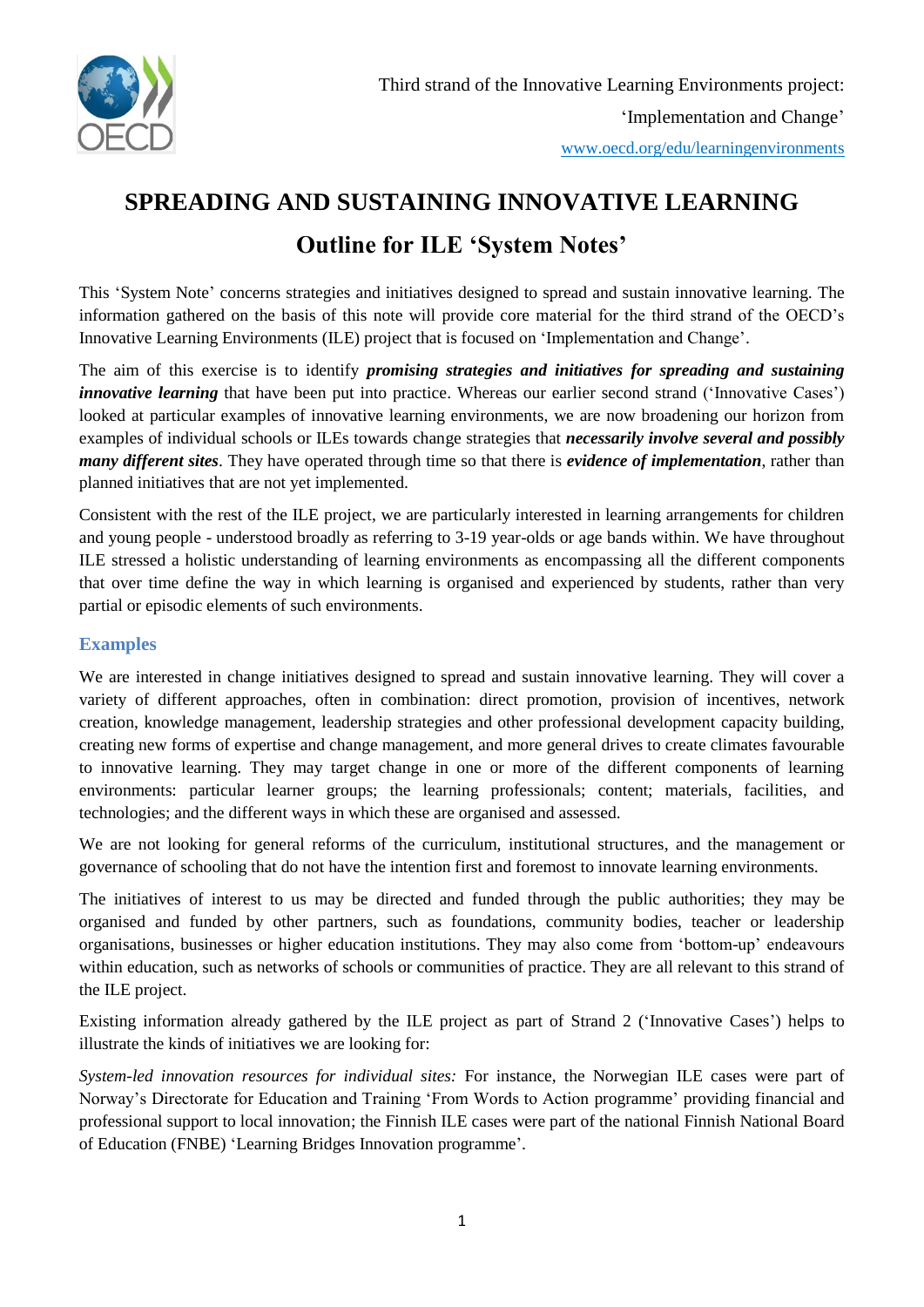

Third strand of the Innovative Learning Environments project:

'Implementation and Change'

www.oecd.org/edu/learningenvironments

*Change agents:* For instance, the 'School Improvement Advisor' (SIA) in Ticino, Switzerland, providing advice and support for formative proposals in schools; or the 'Itinerant Pedagogical Advisers' organized by the National Council of Educational Development (CONAFE) in Mexico.

*Networks and communities of practice*: For example, the 'Networks of Inquiry and Innovation' in British Columbia, Canada, which have instigated a process through which teams of educators inquire into their practice and showcase their results to other educators.

*Awards:* For instance, the impetus generated by the 'School of the Month Award' by the European Schoolnet (EUN) network and the award by the Department for Education in Catalonia, Spain as exemplified in the innovative case study on the Instituto Escuela Jacint Verdaguer.

*Research and professional development network programmes*: One example is the Stupski Foundation's 'Innovation Lab Network' in the United States, aligned with Council of Chief State School Officers (CCSSO) programme on ['Partnership for Next Generation Learning](http://www.ccsso.org/Resources/Programs/Partnership_for_Next_Generation_Learning.html)'; another example is Microsoft's 'Innovative Teaching and Learning project', combining international research, dissemination, and professional development (both presented at the 2011 Banff ILE conference).

These examples are offered here as illustrations to help clarify our focus; they do not at all represent a complete list or typology.

# **Completing the 'System Note'**

This note is to be completed by all the systems and organisations participating in the third strand of the ILE project on 'Implementation and Change'. Normally, this will be done by the system coordinator to the ILE project, with whomever (s)he may call on to supply additional information. Where available, the note should draw on research and evaluation evidence but you should complete answers to all questions using where necessary your informed opinion irrespective of the availability of robust evaluation evidence.

We envisage that the average completed 'System Note' will be **around 5pp in length**, but that they could be anywhere from 3 to 10 pages depending on the detail of information available on each initiative and the number of relevant initiatives available to each participating system or organisation.

We ask you to provide information *on at least one* initiative/strategy for spreading and sustaining innovation by changing learning environments . You are free to submit information on more than one example of a relevant initiative or strategy**.** These do not have to be initiatives/strategies in which you have a personal involvement.

As optional elements of this request, we also ask about interesting initiatives and strategies to change learning environments that have been less successful (B. below).

If you already participated in ILE Strand 2 ('Innovative Cases') and the innovation submitted then was generated by a larger initiative, we invite you to include that as part of your 'System Note' as it will help to draw connections between the different facets of this international project. There may equally be other examples that you wish to feature in your reply. If the submitted innovations under Strand 2 were isolated cases or if your system or organisation is participating in ILE for the first time, then we ask you to choose whichever initiatives or strategies best fit the criteria outlined above.

Please note that like for the 'Universe cases' of Strand 2 we intend to upload the submitted 'System Notes' on our project website.